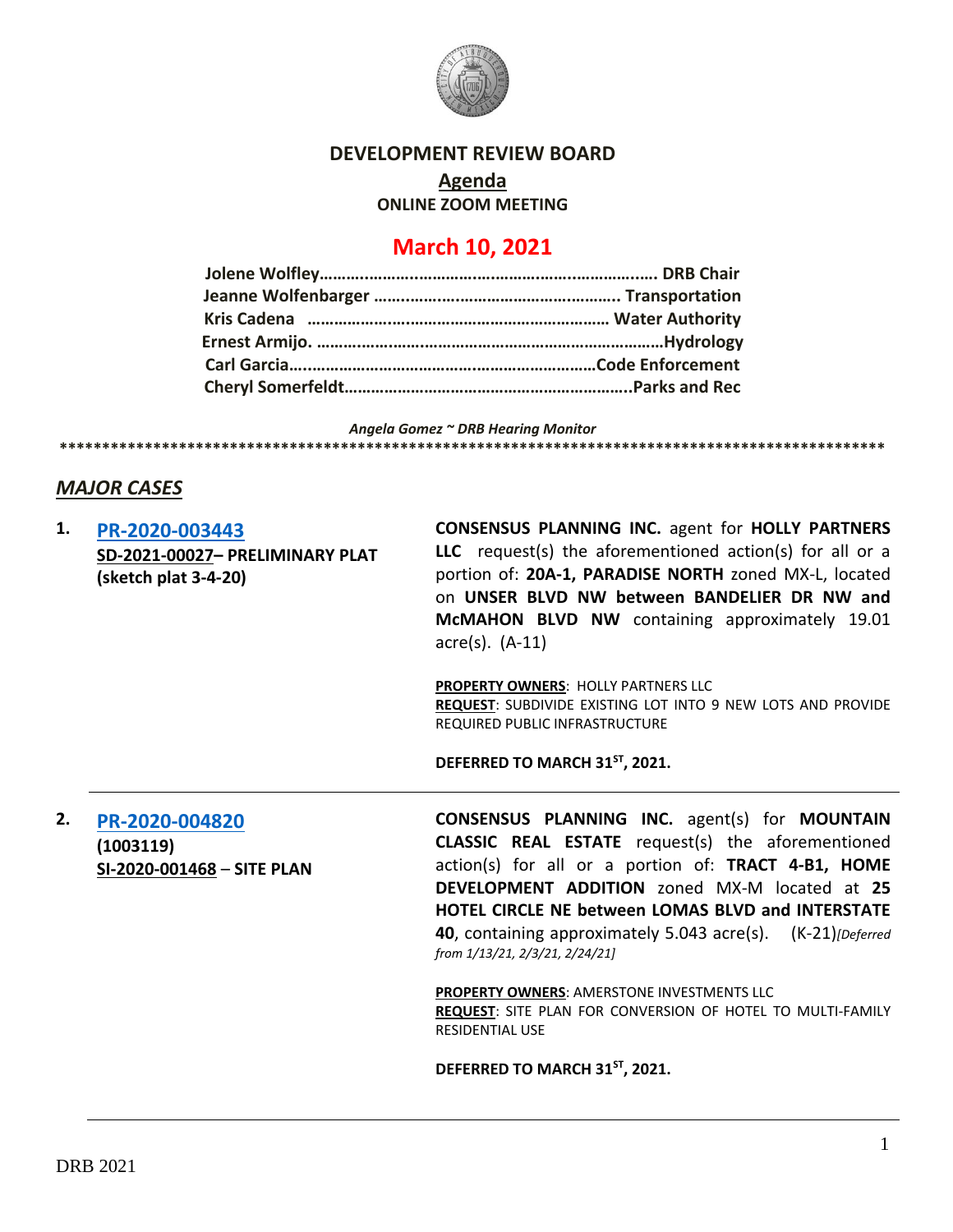**3**. **[PR-2020-004748](http://data.cabq.gov/government/planning/DRB/PR-2020-004748/DRB%20Submittals/PR-2020-004748_March_10_2021/Application/PR-2020-004748_DRB_app_Vacation.pdf)**

**SD-2021-00028 - VACATION OF PUBLIC RIGHT OF WAY**

**TIM SOLINSKI** request(s) the aforementioned action(s) for all or a portion of **BLK 1A GARCIA ESTATE & REMAINING PORTION SE CORNER, 58 4 ARMIJO BROS ADDN LOTS 58 TO 61 & LOTS P & Q, LTS 7 THR 12 BLK C MANDELL BUSINESS ADDN EXC ELY PORT INCLUDED W/PAR ADJ CONT 0.1731 AC M/L OR 7,540 SQ FT M/L, \*62 4 ARMIJO BROS ADDN LTS 62, 63 & 64 & LTS R, S & T & ALLEY ADJ LT and LTS 1-5 ALL LT 6 EXC A SELY PORTION BLK C OF THE MANDELL BUSINESS AND RESIDENCE ADDN AND AN UNPLATTED STRIP OF LD W OF AND ADJ THERE TO CONT 0.4627 AC M/L OR 20,155 SQ FT M/L** zoned MX-FB-UD , located at **ONE CIVIC PLAZA/400 MARQUETTE between MARQUETTE and TIJERAS** containing approximately 2.2273 acre(s). (J-14)

#### **PROPERTY OWNERS**: **XXX**

**REQUEST**: CONSOLIDATE 22 LOTS/TRACTS, DEDICATE ADDITIONAL RIGHT OF WAY, GRANT EASEMENTS

**DEFERRED TO MARCH 17TH, 2021.**

### **4. [PR-2020-004030](http://data.cabq.gov/government/planning/DRB/PR-2020-004030/DRB%20SUBMITTALS/) (1002566, 1004501, 1004503) SI-2020-00540** - **SITE PLAN**

**TIERRA WEST, LLC** agent(s) for **CALABACILLAS GROUP C/O DONALD HARVILLE** request(s) the aforementioned action(s) for all or a portion of: **TRACT E-1 PLAT OF TRACTS D-1, E-1 AMAFCA BLACK ARROYO CHANNEL ROW PARADISE HEIGHTS UNIT 1** zoned MX-M, located at **GOLF COURSE RD NW between GOLF COURSE RD NW, BLACK ARROYO and WESTSIDE BLVD** containing approximately 8.77 acre(s). (A-12,13) *Deferred from 1/27/21, 2/24/21]*

**PROPERTY OWNERS**: CALABACILLAS GROUP C/O DONALD HARVILLE **REQUEST**: SITE PLAN FOR APARTMENT WITH MORE THAN 50 UNITS

**N THE MATTER OF THE AFOREMENTIONED APPLICATION, BEING IN COMPLIANCE WITH ALL APPLICABLE REQUIREMENTS OF THE DPM AND THE IDO, WITH THE SIGNING OF THE INFRASTRUCTURE LIST ON MARCH 10, 2021, THE DRB HAS**  *APPROVED* **THE SITE PLAN. FINAL SIGN-OFF IS DELEGATED TO PLANNING FOR THE PERIMETER WALLS TO BE INDICATED ON THE SITE PLAN AS "TAN" IN COLOR, AND FOR THE INFRASTRUCTURE INPROVEMENTS AGREEMENT (IIA).**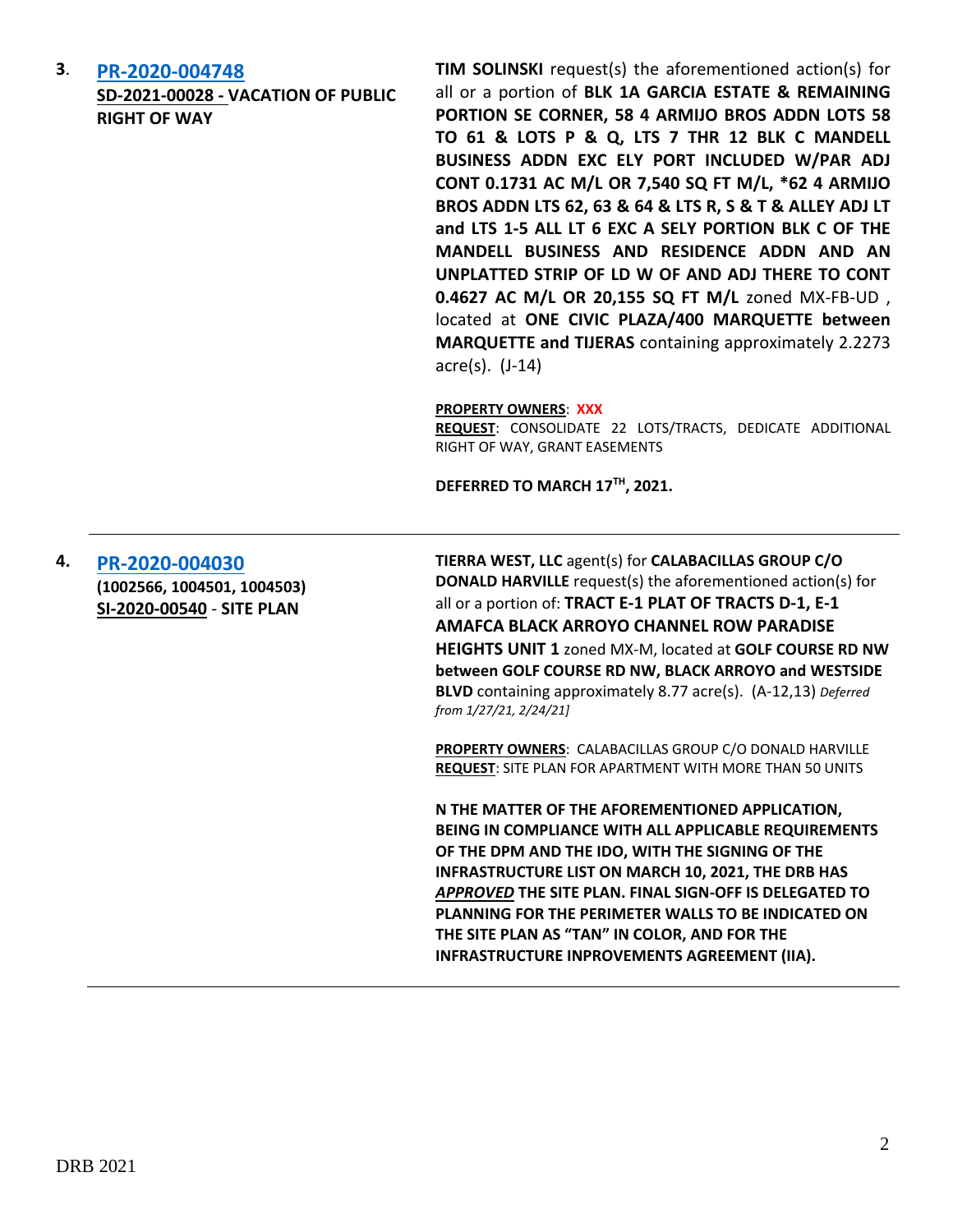| 5. |  |  |  | PR-2020-004024 |
|----|--|--|--|----------------|
|    |  |  |  |                |

**SD-2021-00029 – PRELIMINARY PLAT (sketch plat 10-14-20)**

**CSI – CARTESIAN SURVEYS INC.** agent for **DIAMOND TAIL REALTY, LLC** request(s) the aforementioned action(s) for all or a portion of: **TRACTS H-5, VENTURA RANCH** zoned MX-M , located on **UNIVERSE BLVD NW between PASEO DEL NORTE NW and PARADISE BLVD NW** containing approximately 8.7797 acre(s). (B-10)

**PROPERTY OWNERS**: DIAMOND TAIL REALTY, LLC **REQUEST**: REPLAT 5 LOTS INTO 6

**DEFERRED TO MARCH 31ST, 2021.**

### *MINOR CASES*

| 6. | PR-2019-002765<br>VA-2021-00010 - SIDEWALK WAIVER        | CSI - CARTESIAN SURVEY'S INC. agent(s) for RED<br><b>SHAMROCK 4, LLC</b> request(s) the aforementioned action(s)<br>for all or a portion of: LOT 9, COORS PAVILION, zoned NR-<br>C, located at 5801 ST JOSEPHS DR NW, containing<br>approximately 14.1982 acre(s). (G-11)[Deferred from 2/3/21,<br>2/24/21, 3/3/21                                                                                               |  |  |  |
|----|----------------------------------------------------------|------------------------------------------------------------------------------------------------------------------------------------------------------------------------------------------------------------------------------------------------------------------------------------------------------------------------------------------------------------------------------------------------------------------|--|--|--|
|    |                                                          | <b>PROPERTY OWNERS: RED SHAMROCK 4, LLC</b><br><b>REQUEST:</b> WAIVER FROM SIDEWALK REQUIREMENTS<br>UNTIL<br>DEVELOPMENT OF SUBDIVIDED LOTS 8 & 9 OF COORS PAVILION, LOT<br>BY LOT                                                                                                                                                                                                                               |  |  |  |
|    |                                                          | DEFERRED TO MARCH 17th, 2021.                                                                                                                                                                                                                                                                                                                                                                                    |  |  |  |
| 7. | PR-2019-002765<br>SD-2020-00218 - PRELIMINARY/FINAL PLAT | <b>RED SHAMROCK</b> request(s) the aforementioned action(s)<br>for all or a portion of: LOTS 8A, 8B, 9A, 9B, 9C, zoned NR-C,<br>located on ST. JOSEPHS DR NW between ATRISCO DR NW<br>and COORS BLVD NW, containing approximately 14.5<br>acre(s). (G-11)(Deferred from 12/16/20, 1/6/21, 1/27/21, 2/3/21, 2/24/21,<br>3/3/21<br>PROPERTY OWNERS: RED SHAMROCK<br>REQUEST: SUBDIVIDE 2 EXISTING LOTS INTO 5 LOTS |  |  |  |
|    |                                                          | DEFERRED TO MARCH 17th, 2021.                                                                                                                                                                                                                                                                                                                                                                                    |  |  |  |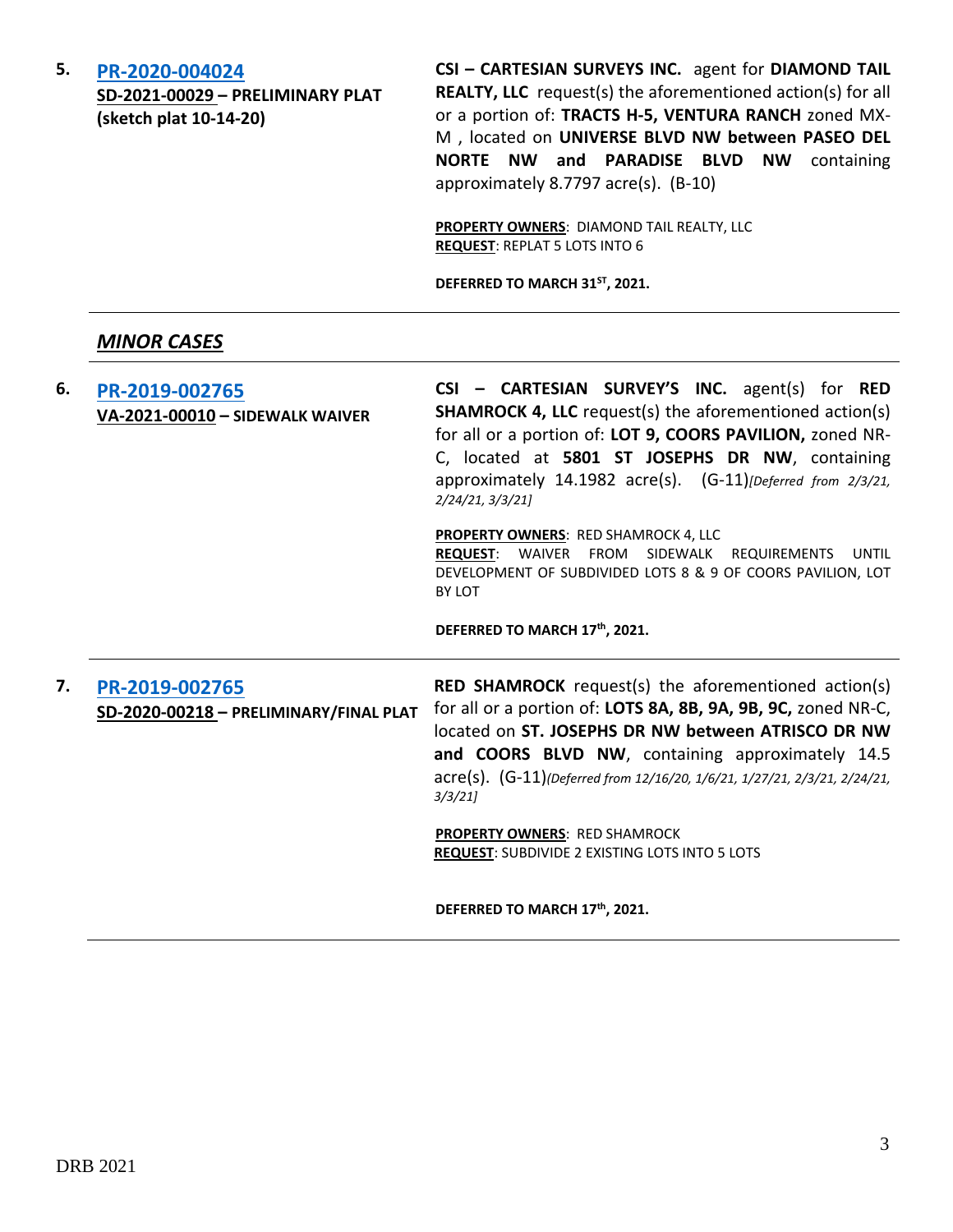| 8.  | PR-2018-001579<br>SD-2021-00035 - PRELIMINARY/FINAL<br><b>PLAT</b> | MODULUS ARCHITECTS, INC C/O ANGELA WILLIAMSON,<br>CEO agent for WINROCK PARTNERS<br>request(s) the<br>aforementioned action(s) for all or a portion of: PARCEL Z<br>FINAL PLAT PARCEL Z AND TRACTS A, D, E, F, F-1, G & H,<br>WINROCK CENTER ADDITION zoned MX-H, located at 2100<br>LOUSIANA BLVD NE between INDIAN SCHOOL and I-40<br>containing approximately 28.86 acre(s). (J-19)                                                                                                        |  |  |
|-----|--------------------------------------------------------------------|-----------------------------------------------------------------------------------------------------------------------------------------------------------------------------------------------------------------------------------------------------------------------------------------------------------------------------------------------------------------------------------------------------------------------------------------------------------------------------------------------|--|--|
|     |                                                                    | PROPERTY OWNERS: SUN CAPITAL HOTELS. OWNERS; WINROCK<br><b>PARTNERS</b><br>REQUEST: PRELIMINARY PLAT FOR WINROCK TOWN CENTER FOR A<br>NEW HOTEL - APPROXIMATELY 149 ROOMS ENCOMPASSING +/-<br>80,000 SQ FT                                                                                                                                                                                                                                                                                    |  |  |
|     |                                                                    | DEFERRED TO MARCH 31ST, 2021.                                                                                                                                                                                                                                                                                                                                                                                                                                                                 |  |  |
| 9.  | PR-2020-003887<br>SD-2021-00039 - PRELIMINARY/FINAL<br><b>PLAT</b> | SBS CONSTRUCTION AND ENGINEERING, LLC agent(s) for<br>MICHAEL DRESKIN request(s) the aforementioned action(s)<br>for all or a portion of LOT 1-A, 6, 7, 8, 9 & 20, CITY REALTY<br>CO.'S ADDITION NO. 1 zoned MX-M, located at 2818 4 <sup>TH</sup> ST<br><b>PHOENIX AVE</b><br>and $4^{\text{TH}}$<br>ST, containing<br>between<br>approximately 1.2690 acre(s). (H-14)                                                                                                                       |  |  |
|     |                                                                    | PROPERTY OWNERS: MICHAEL DRESKIN<br>REQUEST: AMEND PRELIMINARY/FINAL PLAT TO REVISE DEDICATION<br>OF RIGHT OF WAY TO SIDEWALK EASEMENT                                                                                                                                                                                                                                                                                                                                                        |  |  |
|     |                                                                    | IN THE MATTER OF THE AFOREMENTIONED APPLICATION, BEING IN<br>COMPLIANCE WITH ALL APPLICABLE REQUIREMENTS OF THE DPM<br>AND THE IDO, WITH THE SIGNING OF THE INFRASTRUCTURE LIST ON<br>MARCH 10, 2021, THE DRB HAS APPROVED THE PRELIMINARY/FINAL<br>PLAT. FINAL SIGN OFF IS DELEGATED TO PLANNING FOR THE UTILITY<br>COMPANIES SIGNATURES, AMAFCA SIGNATURE, AGIS DXF, THE<br>APPLICATION NUMBER TO BE ADDED TO THE PLAT AND FOR THE<br>RECORDED INFRASTRUCTURE INPROVEMENTS AGREEMENT (IIA). |  |  |
| 10. | PR-2019-002604<br>VA-2021-00041 - SIDEWALK WIDTH<br><b>WAIVER</b>  | ARCH + PLAN LAND USE CONSULTANTS agent(s) for 4SP<br>request(s) the aforementioned action(s) for all or a portion<br>of: 261-A, TOWN OF ATRISCO, zoned NR-C, located at 6030<br>ILIFF RD between COORS BLVD and ESTANCIA DR,<br>containing approximately 4-4844 acre(s). (H-11)[Deferred from<br>2/24/21                                                                                                                                                                                      |  |  |
|     |                                                                    | <b>PROPERTY OWNERS: 4SP HOTELS LLC</b><br>REQUEST: WAIVER OF 1 FOOT TO THE REQUIRED 5 FOOT MINUMUM<br>SIDEWALK WIDTH                                                                                                                                                                                                                                                                                                                                                                          |  |  |
|     |                                                                    | DEFERRED TO MARCH 31ST, 2021.                                                                                                                                                                                                                                                                                                                                                                                                                                                                 |  |  |